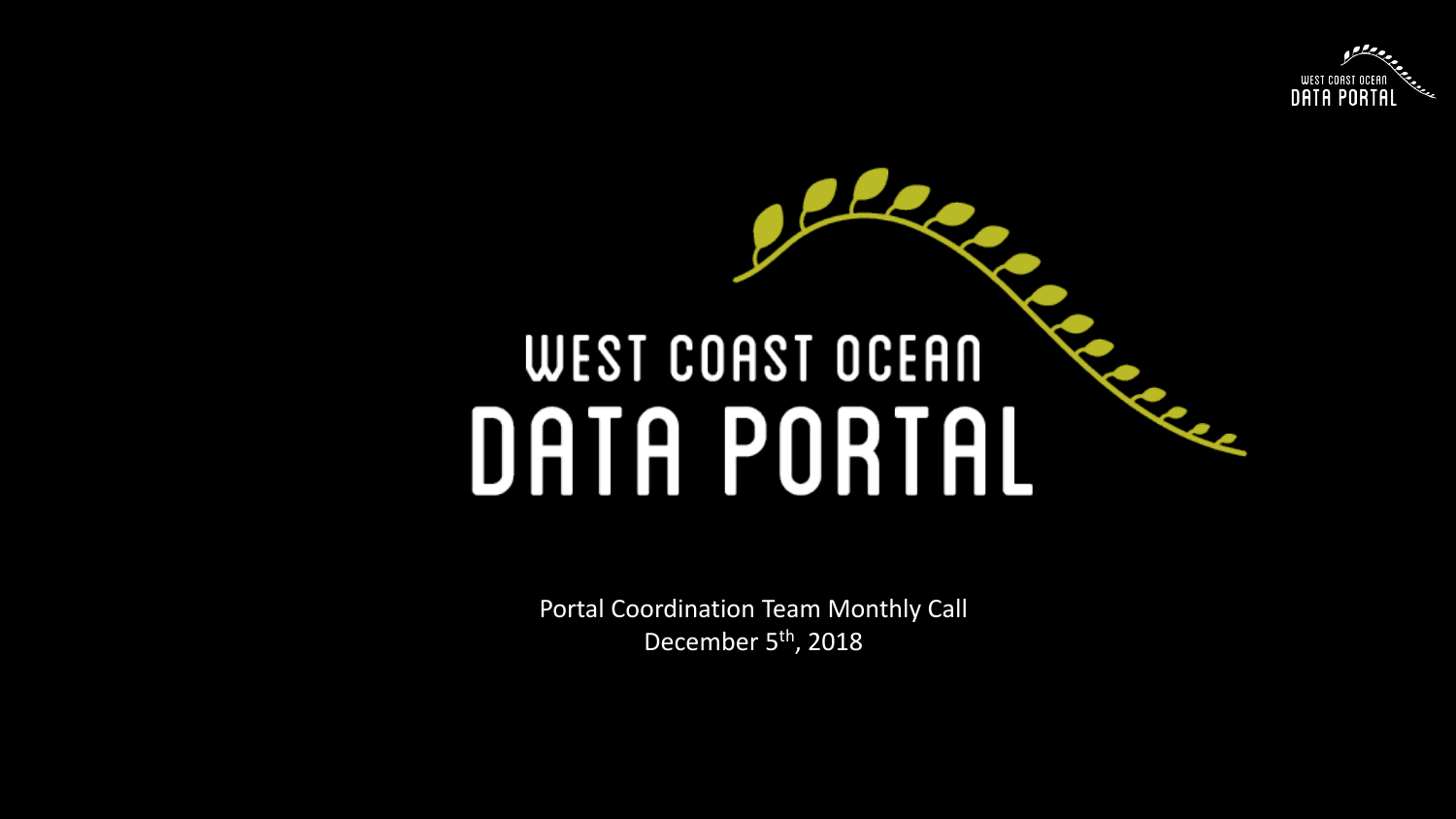## Call Participants:



- PCT members: Tanya H., Allison B., Andy L., Melissa R.,
- Guests: Courtney H., John H., Kate S.,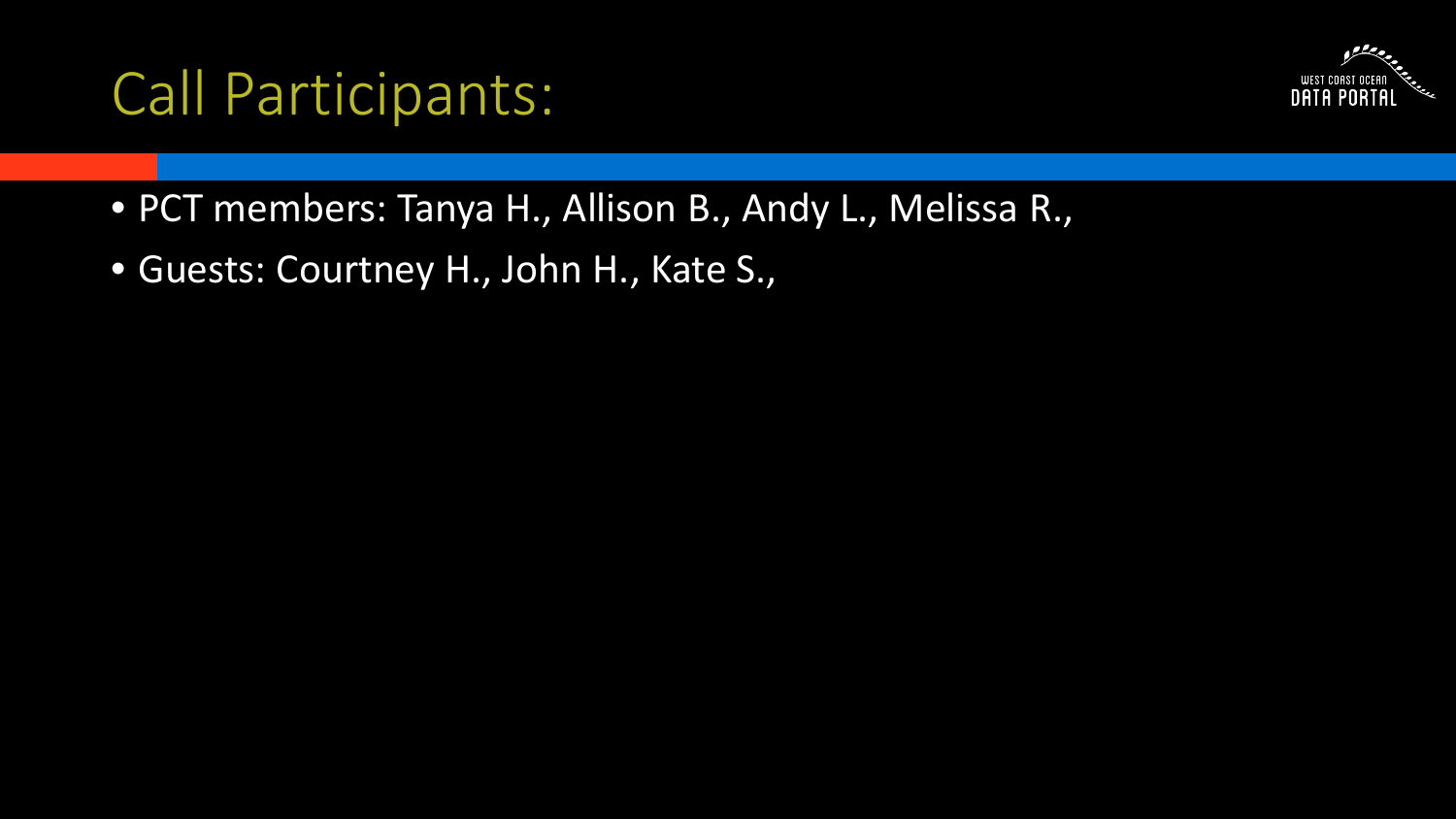## Draft Agenda



- West Coast Ocean Alliance Update (John Hansen)
- Grant Funding Review (Andy)
- Data Development Priorities Discussion and Recommendation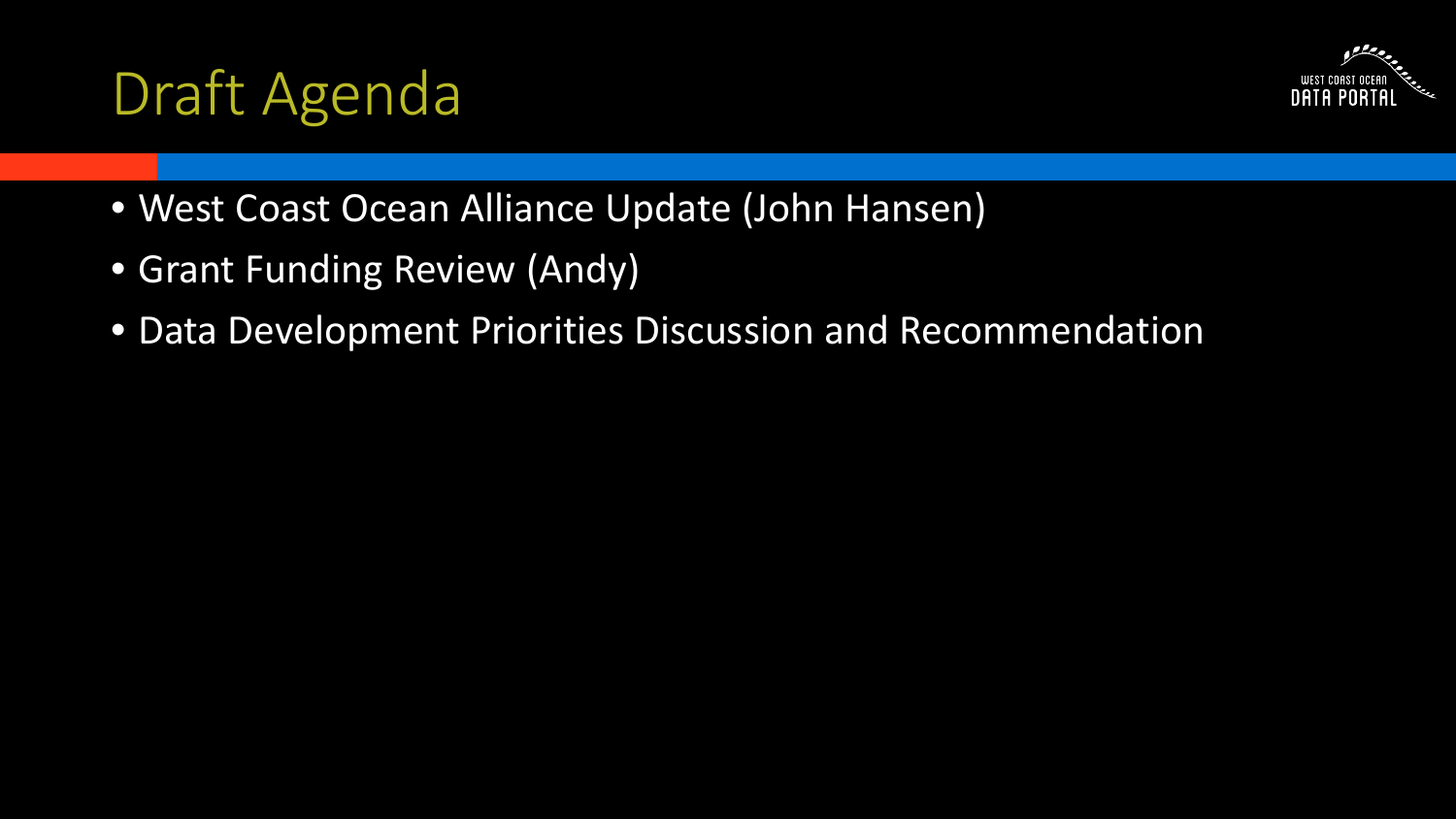## Regional Update:





1<sup>st</sup> Bi-Monthly Call of the WCOA on Friday @ 10:00am.

4 goals established:

- **COMPATIBLE AND SUSTAINABLE OCEAN USES**
- **EFFECTIVE AND TRANSPARENT DECISION-MAKING**
- **COMPREHENSIVE OCEAN AND COASTAL DATA**
- **INCREASED UNDERSTANDING OF AND RESPECT FOR TRIBAL RIGHTS, TRADITIONAL KNOWLEDGE, RESOURCES AND PRACTICES**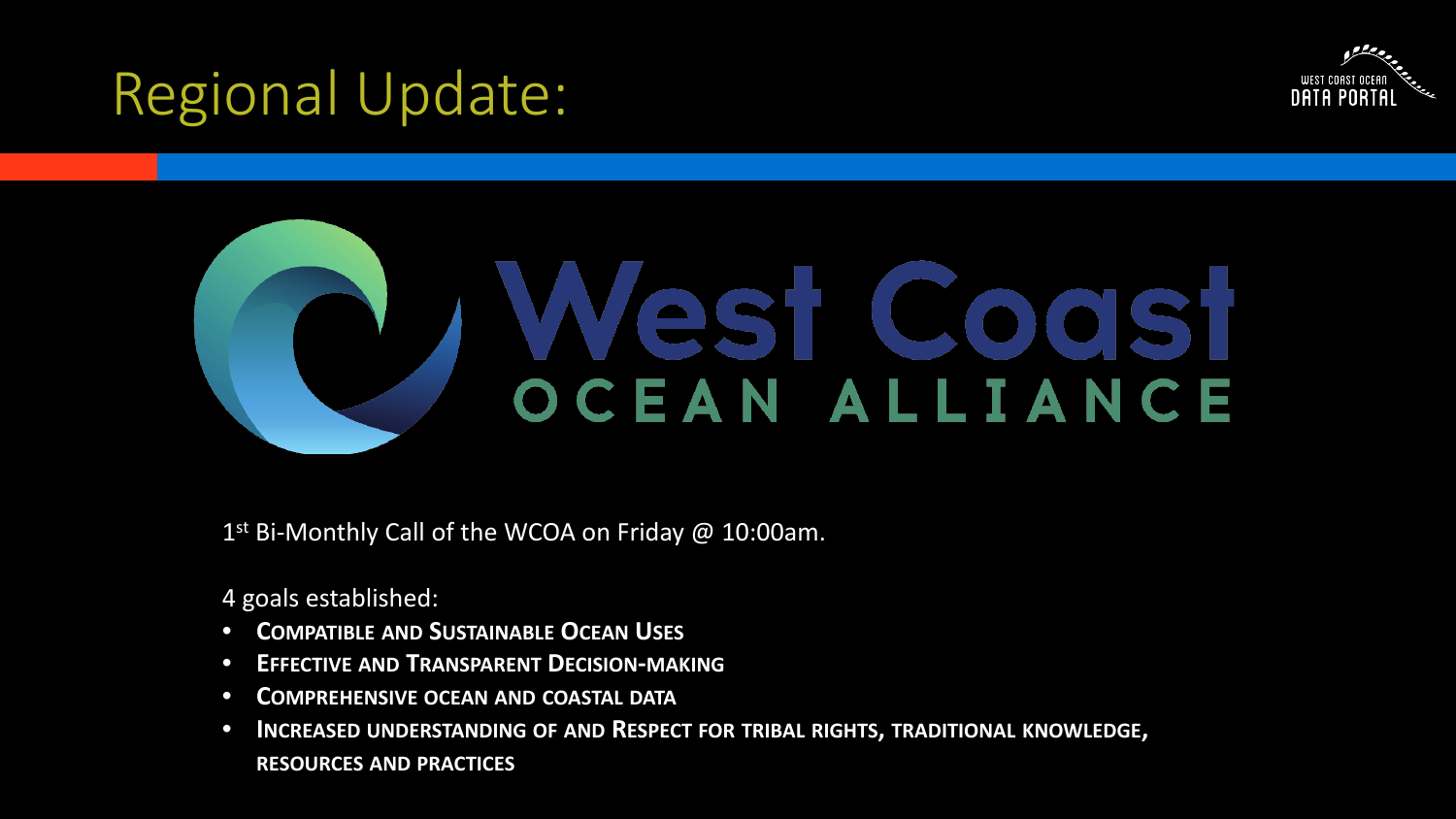

| Moore<br>Grant<br><b>\$175k</b> | \$115k for Task 1: Partnership of data and science experts to support regional ocean activities;<br>Technical Consultant to support ODP.<br>\$60k for : 0.5 FTE to be contracted to support ongoing administration of West Coast Ocean<br><b>Data Portal</b> |
|---------------------------------|--------------------------------------------------------------------------------------------------------------------------------------------------------------------------------------------------------------------------------------------------------------|
| <b>BOEM</b>                     | Web Hosting and server maintenance for WCODP for 12 months.                                                                                                                                                                                                  |
| Grant<br>\$100k                 | Annual network meeting of WCODP team members.                                                                                                                                                                                                                |
|                                 | Regional Data Set generation or synthesis. A concise report documenting data collection<br>methods, analysis and geodatabase development. Publish a GIS service of the dataset so it can<br>$\sim$ concursed by the MCODD                                    |

be consumed by the WCODP.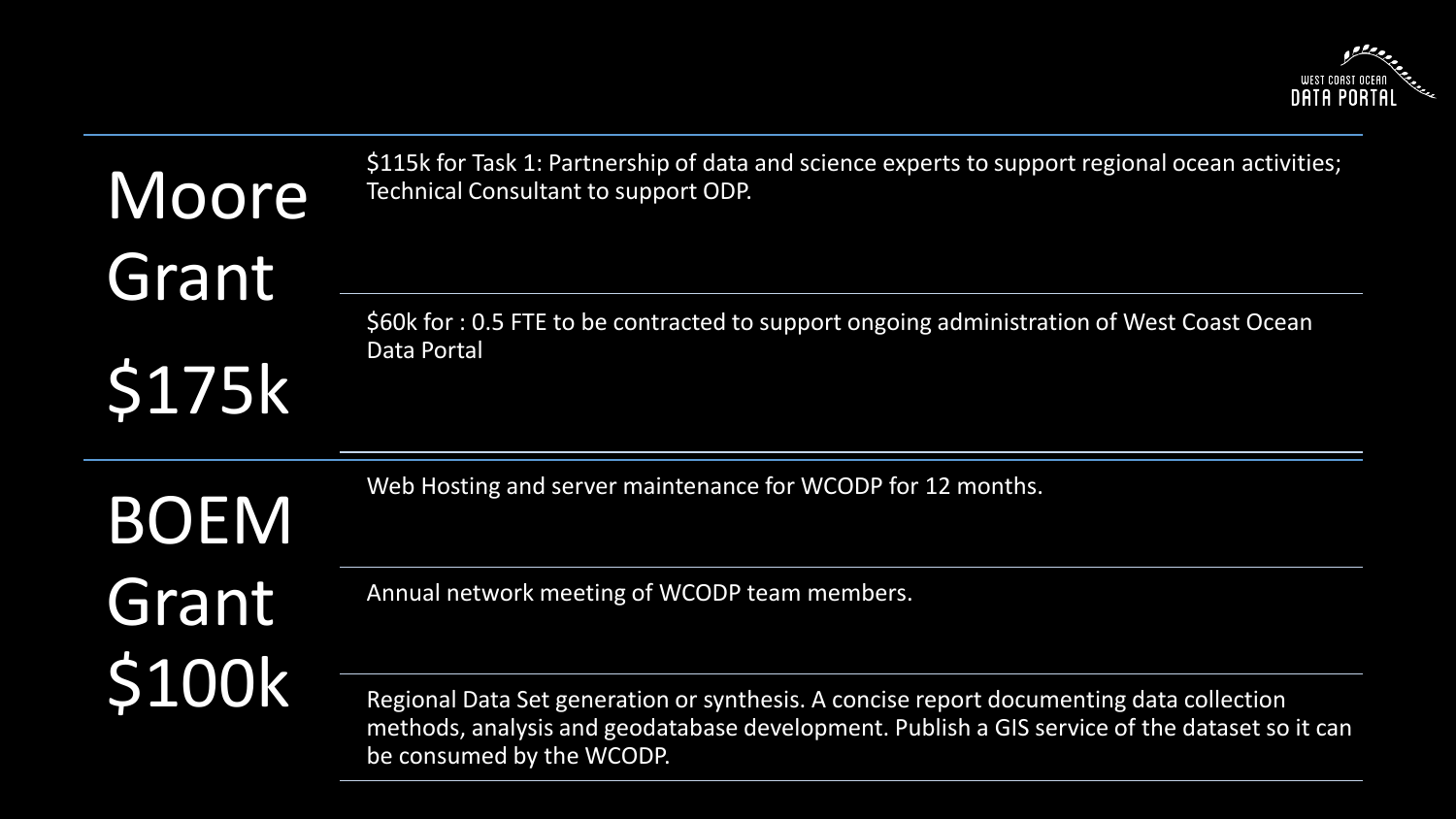WCODP Funding Picture in 2018



#### • Moore Foundation Grant (2018):

- \$75k for Task 1: Partnership of data and science experts to support regional ocean activities; Technical Consultant to support ODP.
- \$40k for : 0.5 FTE to be contracted to support ongoing administration of West Coast Ocean Data Portal
- Moore Foundation Grant (2019):
	- \$40k for Task 1: Partnership of data and science experts to support regional ocean activities; Technical Consultant to support ODP.
	- \$20k for : 0.5 FTE to be contracted to support ongoing administration of West Coast Ocean Data Portal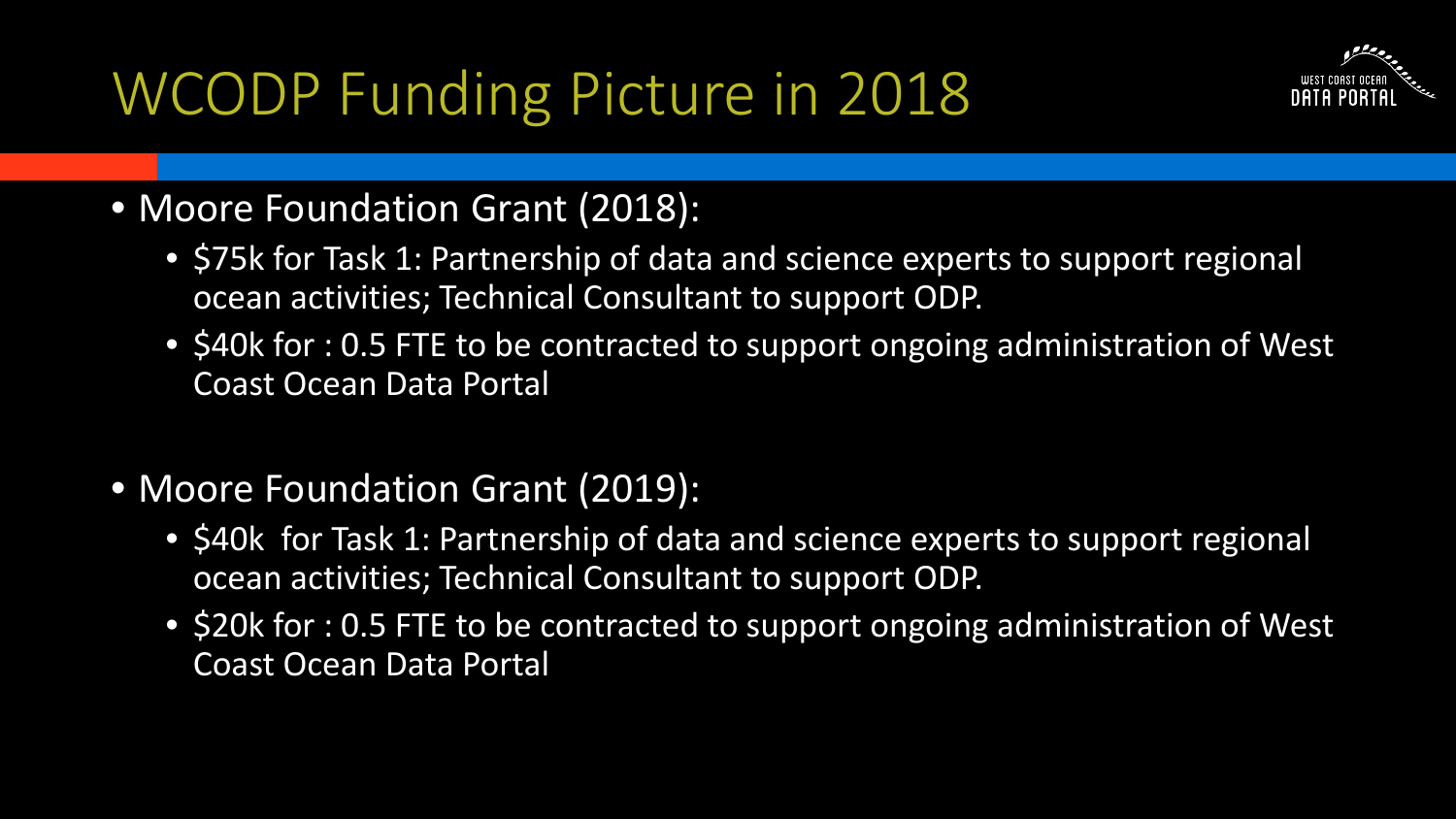## Work Program Overview



#### • WCOA – Regional Portal needs/tasks

- Re-organize front end of the WCODP for supporting the work of the WCOA
	- Regional search facets, thematically grouped data resources, regional information data products
- Sub-regional Tasks:
	- Review Data records in the catalog, with a focus on updating and connecting to new resources.
	- WA: Connections to WA agency source providers made, and records from their databases harvested by the WCODP
	- Connect to Data Basin for California Wind:<https://caoffshorewind.databasin.org/>
	- OR/N. CA Spatial Coordination Framework BOEM is ready and waiting to help with structure and function of the framework.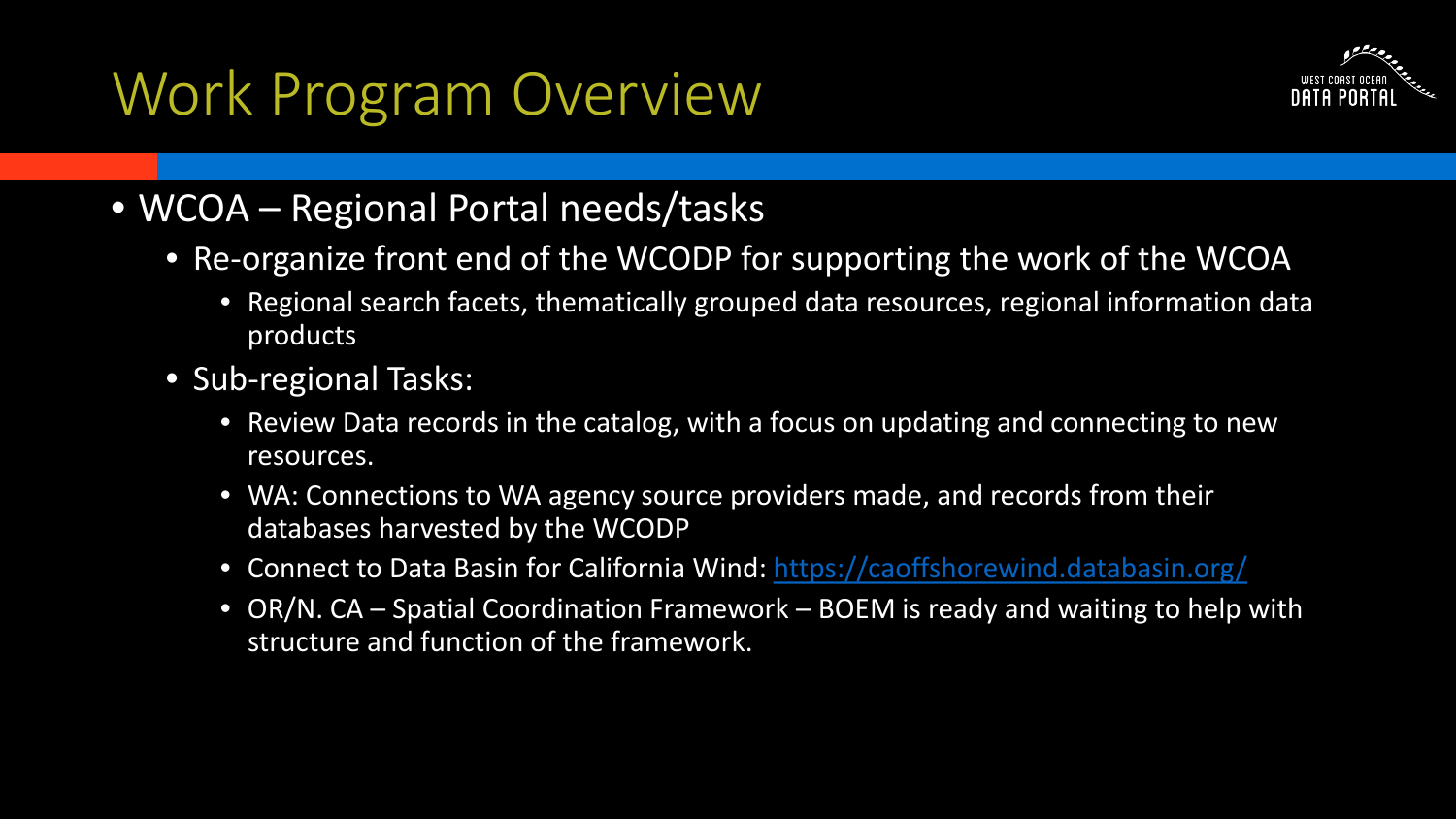## Portal Work



- RFP Development team: Tanya (Tech), Allison, Andy, John H., Steve W.
	- Looking at 2-3 months out.
- Portal Front End Reorganization:
	- Jenn P., Tanya, Allison, Kate S., Needs outreach and communications experience to add to the group.